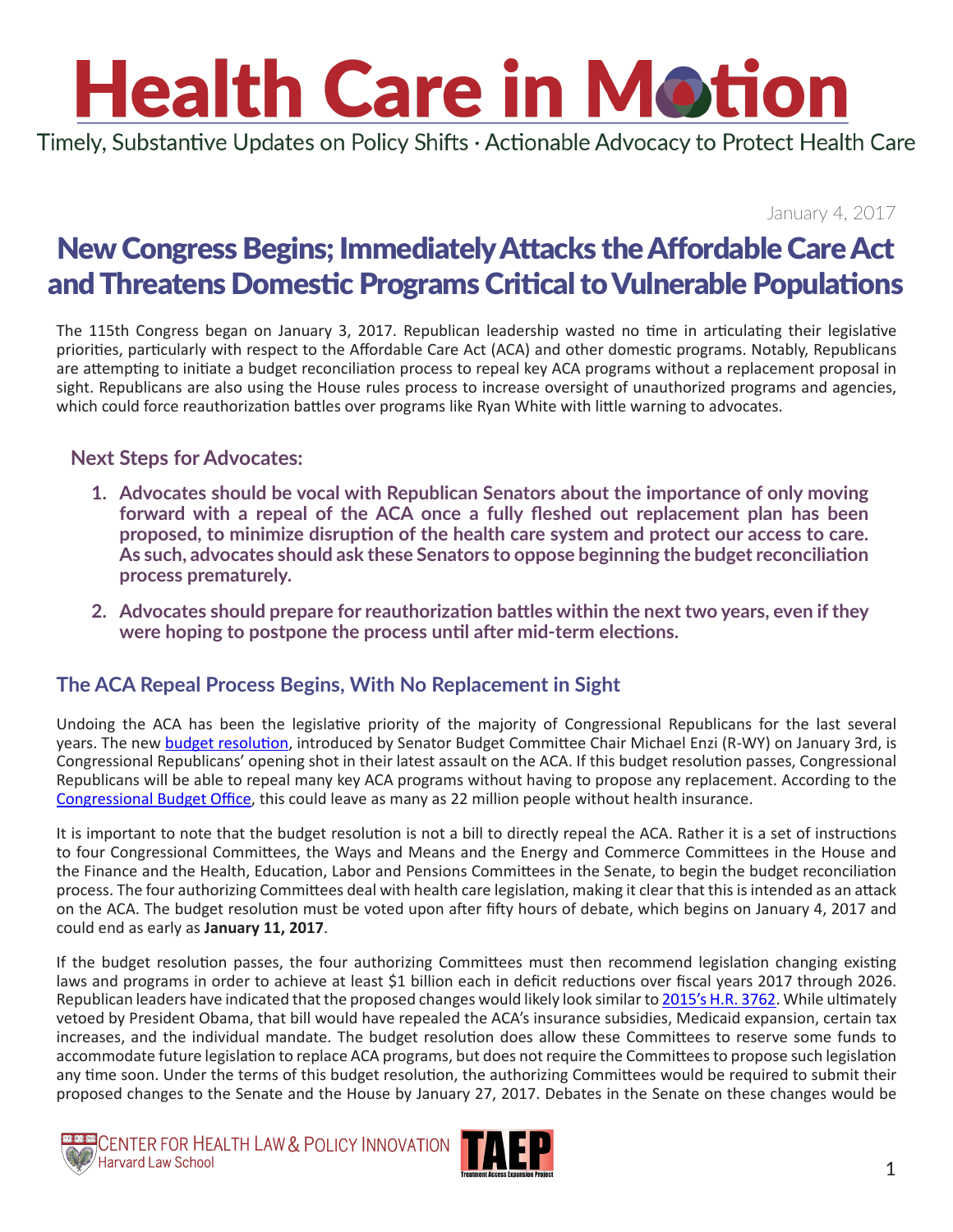## **Health Care in Motion**

filibuster proof and require only a simple majority to pass, meaning that Congressional Democrats would not be able to prevent these repeal efforts from going through. For a more detailed explanation of the reconciliation process, please see the Center for Health Law and Policy Innovation's summary of the reconciliation process available [here.](http://www.chlpi.org/wp-content/uploads/2013/12/Repeal-Reconciliation-and-Review-circulation2.pdf)

The reconciliation process potentially initiated by this budget resolution poses a significant threat to access to care. Congressional Republicans are yet to develop a "replacement" plan for the ACA, so any legislation that comes out of this rapid turn around reconciliation would repeal key ACA programs without any sort of replacement in sight. This would subject millions of Americans, including those living with chronic illnesses and disabilities, to uncertainty and potential disruptions in their health care and treatment and could destabilize our health care system. Further, Congressional Republicans could use a looming health care "cliff" to force Congressional Democrats to accept Republican proposals, regardless of their impact on underserved and vulnerable communities. By contrast, a repeal done with a simultaneous replace strategy allows Congressional Democrats to push for modifications to any health policy proposals, to protect vulnerable populations, while preserving the status quo of the ACA until a replacement plan is debated and improved.

Congressional Democrats, meanwhile, are launching a counterattack aimed at delaying the process and pinning Republicans with responsibility for all negative outcomes. Budget resolutions in the Senate can only be voted upon after all proposed amendments to the resolution have an up or down vote. As there is no limit to the number of amendments that can be proposed, what results is an extensive period of rapid fire voting known as "vote-a-rama." Senate Democrats are planning to use this tactic to delay voting on the budget resolution itself, and to force Republican Senators to take "on-the-record" positions on health care issues, such as the ban on preexisting condition exclusions.

Advocates now face a unique opportunity to insist that any effort to repeal the ACA must also include a specific replacement plan. The budget resolution requires a simple majority to pass in the Senate. **This means that if only three out of the 52 Republican Senators object to opening the door to repeal without replacement, the budget resolution will be**  stopped. Several leading Republican Senators, including [Lamar Alexander](http://www.alexander.senate.gov/public/index.cfm/officelocations) (TN), [Bob Corker](https://www.corker.senate.gov/public/index.cfm/officelocations) (TN), and [Susan Collins](https://www.collins.senate.gov/contact) (ME), have expressed concerns about repealing without simultaneously putting forward a replacement. Other potential "swing" Senators include [Lisa Murkowski](https://www.murkowski.senate.gov/contact) (AK), [John McCain](http://www.mccain.senate.gov/public/index.cfm/office-locations) (AZ), [Chuck Grassley](http://www.grassley.senate.gov/contact) (IA), [Dean Heller](http://www.heller.senate.gov/public/index.cfm/offices) (NV), [Rob Portman](http://www.portman.senate.gov/public/index.cfm/office-locations) (OH), and [Shelley Moore Capito](https://www.capito.senate.gov/contact/office-locations) (WV). **If you live in a state with a** [Republican Senator,](http://www.senate.gov/general/contact_information/senators_cfm.cfm?OrderBy=party&Sort=ASC) **or know advocates in theses states, it is important to call their offices before January 11, 2017, to let them know that they should oppose any repeal of the ACA without an accompanying replacement plan.** Stable health care is too important to vulnerable patients to allow such uncertainty during the several years it might take to formulate a replacement plan.

### **House Rules Threaten Programs with Expired Authorizations**

At the start of each Congress, the House adopts [rules](http://docs.house.gov/billsthisweek/20170102/BILLS-115hres5-PIH-FINAL.pdf) to guide its process. The rules for the 115th Congress are similar to those for the 114th Congress, with a few key exceptions. The House's attempt to undermine the independent Office of Congressional Ethics has received a significant amount of attention. Another rule change, however, should also spark alarm among health policy advocates. The new rules include a requirement that Congressional Committees increase oversight of unauthorized programs and agencies within their jurisdiction. This could draw attention to critical health and nutrition programs and lead to reauthorization battles that would play out in an extremely unfriendly political environment.

Federal programs and agencies are created through authorization legislation but they are funded through appropriation legislation. Generally, authorization legislation can establish, continue, or modify an agency, program, or activity for a fixed or indefinite period of time. Authorization legislation may set forth the duties and functions of an agency or program, its organizational structure, and even suggest funding levels. Programs do not receive funding, however, until an appropriations bill is separately passed allocating funding to the authorized program. While certain programs are authorized indefinitely, most have a specified time limit. Programs whose authorizations expire do not automatically end, rather there are appropriation restrictions that Congress must waive to provide funding to the now unauthorized program. Generally,



**CENTER FOR HEALTH LAW & POLICY INNOVATION**<br>We Harvard Law School